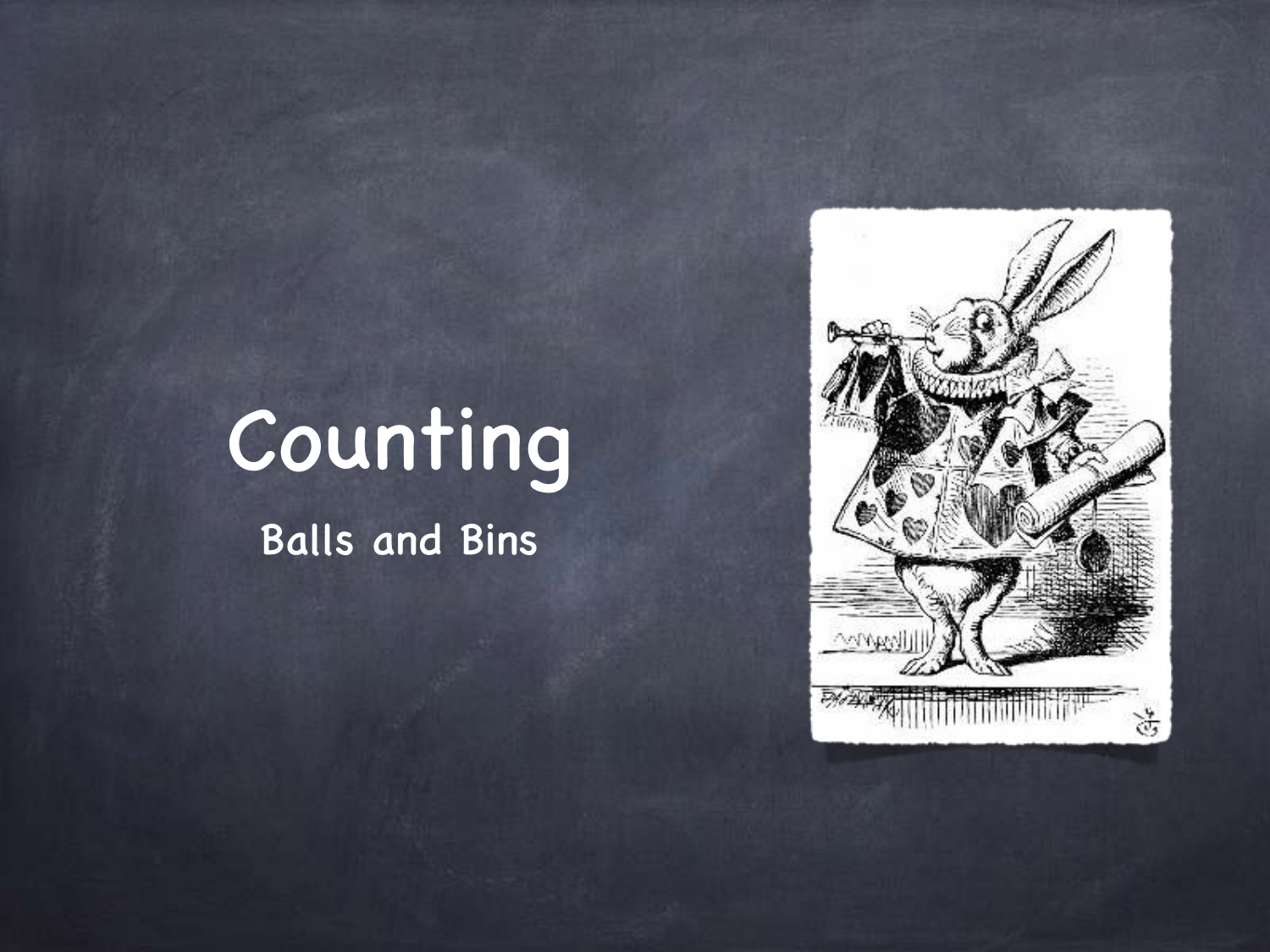

How many ways can I throw a set of balls into a set of bins? Variants based on whether they are considered distinguishable (labelled) or indistinguishable

|                    | Labelled balls       | Unlabelled balls  |  |  |
|--------------------|----------------------|-------------------|--|--|
| Labelled<br>bins   | Function             | Multiset          |  |  |
| Unlabelled<br>bins | <b>Set Partition</b> | Integer Partition |  |  |

Further variants: "no bin empty", "at most one ball in a bin"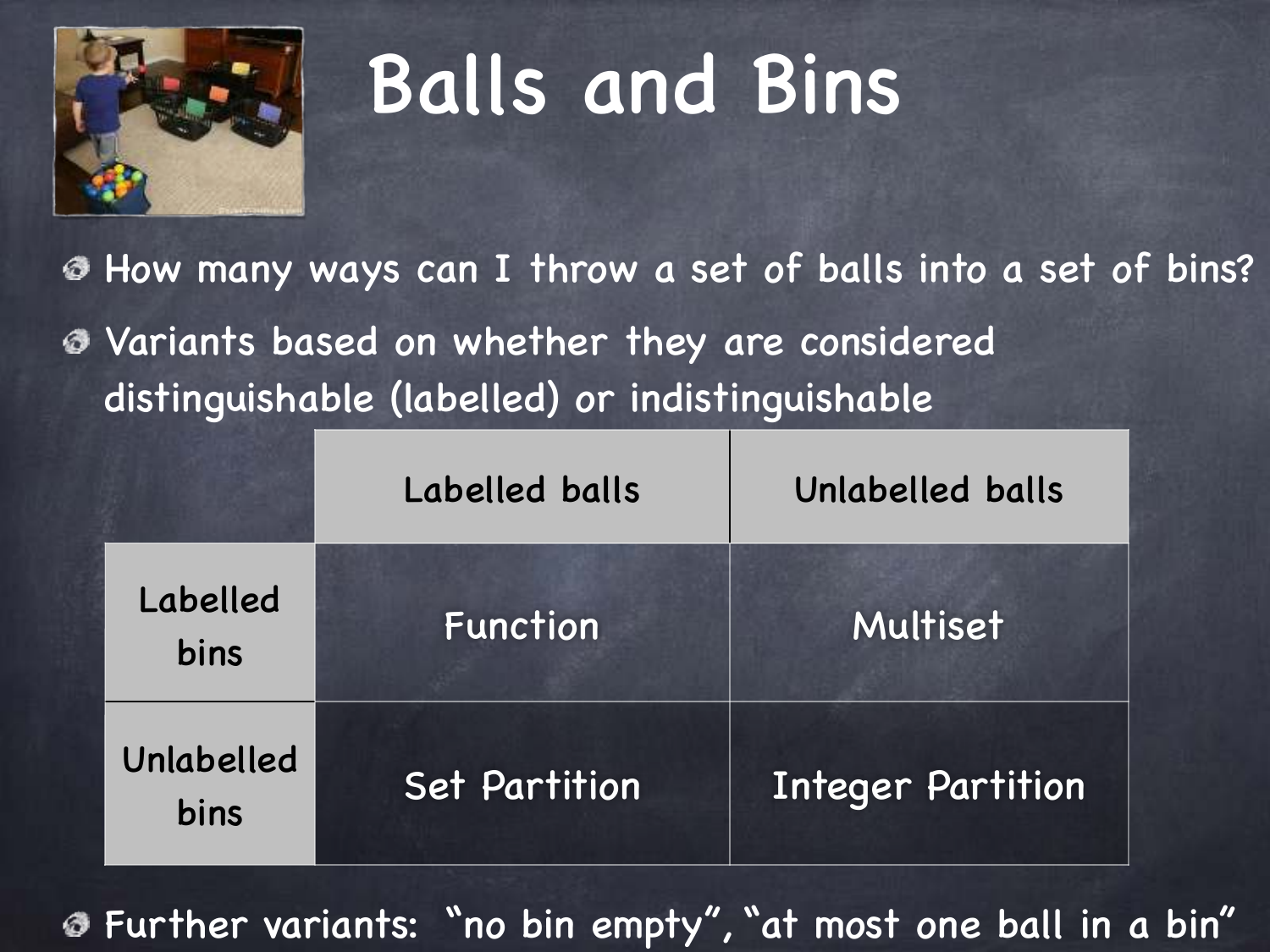|                    | Labelled balls  | Unlabelled balls         |
|--------------------|-----------------|--------------------------|
| Labelled<br>bins   | <b>Function</b> | Multiset                 |
| Unlabelled<br>bins | Set Partition   | <b>Integer Partition</b> |

Each ball must be thrown into a single bin ⊛ Throwing: mapping a ball to a bin A function with the set of balls as the domain and the set of bins as the co-domain Number of ways of throwing: Number of functions from A to B  $x \in A$  |  $f(x) \in B$ "Function table": A string of length |A|, 1 1 over the alphabet B 2 0 3 1 B||A| such strings 4 0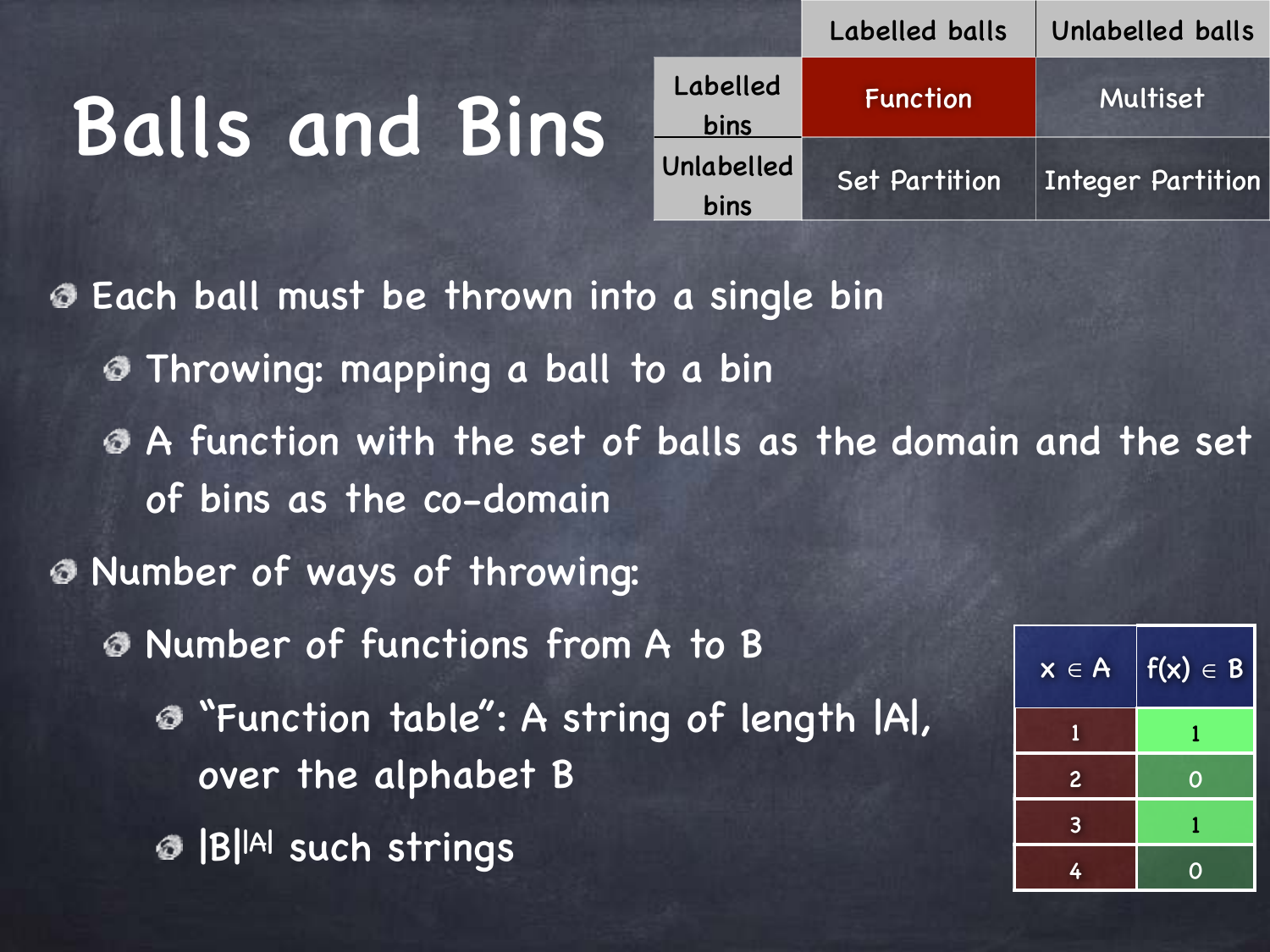How many Functions?

|                    | Labelled balls       | Unlabelled balls         |
|--------------------|----------------------|--------------------------|
| Labelled<br>bins   | Function             | Multiset                 |
| Unlabelled<br>bins | <b>Set Partition</b> | <b>Integer Partition</b> |

 $\odot$  Balls ∈ A, bins ∈ B. Let |A|=k, |B|=n.

- Unrestricted version:
	- $\odot$  # functions f: A  $\rightarrow$  B = n<sup>k</sup>

Every bin can hold at most one ball: One-to-one functions

- $\odot$  # one-to-one functions from A to B =  $P(n,k)$ 
	- Recall Pigeonhole Principle: There is a one-to-one function from A to B only if  $|B|\geq |A|$ .  $P(n,k) = 0$  for k>n
- $\odot$  # bijections from A to B (only if  $|A|=|B|$ ) is  $P(n,n) = n!$
- No bin empty: Onto functions
	- $\bullet$  **# onto functions? A little more complicated.**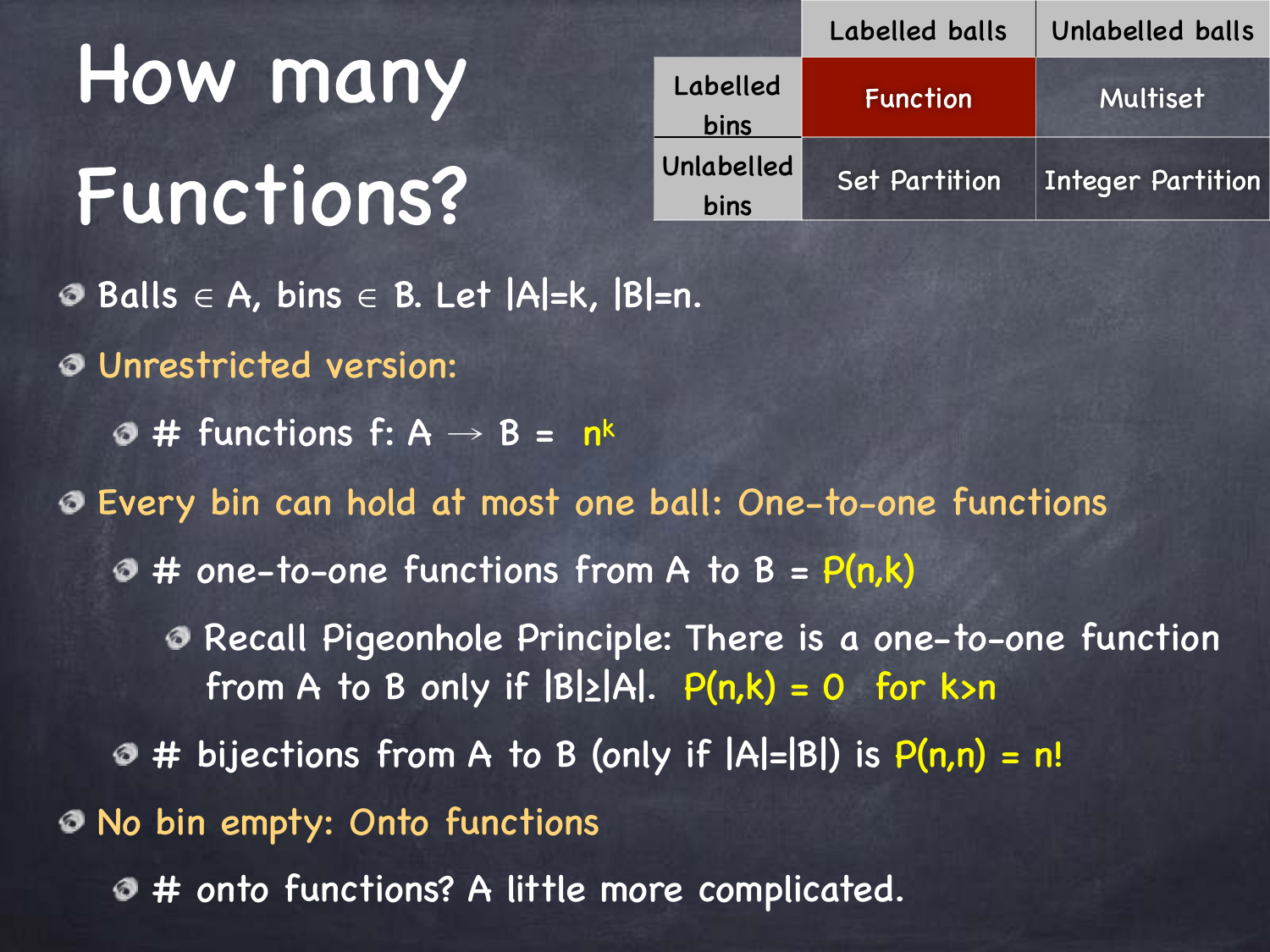#### Inclusion-Exclusion

|S∪T| = |S| + |T| - |S∩T|



|R∪S∪T| = |R|+|S|+|T| - |R∩S| - |S∩T| - |T∩R| + |R∩S∩T|

 $\odot$  Given n finite sets  $T_1,...,T_n$ 

⋃ i∈[n]  $|T_i| = \sum$ J⊆[n], J≠Ø  $_{(-1)}^{\mid\mathfrak{J}\mid +1}$  $\mathbf{h}$ j∈J Tj

Prove by induction on n [Exercise]

 $\bullet \mid U_{i\in[n+1]}$  T<sub>i</sub>  $\mid$  =  $\mid (U_{i\in[n]}$  T<sub>i</sub>) ∪ T<sub>n+1</sub> |

 $= |U_{i\in[n]}T_i| + |T_{n+1}| - |U_{i\in[n]}Q_i|$  where  $Q_i = T_i \cap T_{n+1}$  for  $i\in[n]$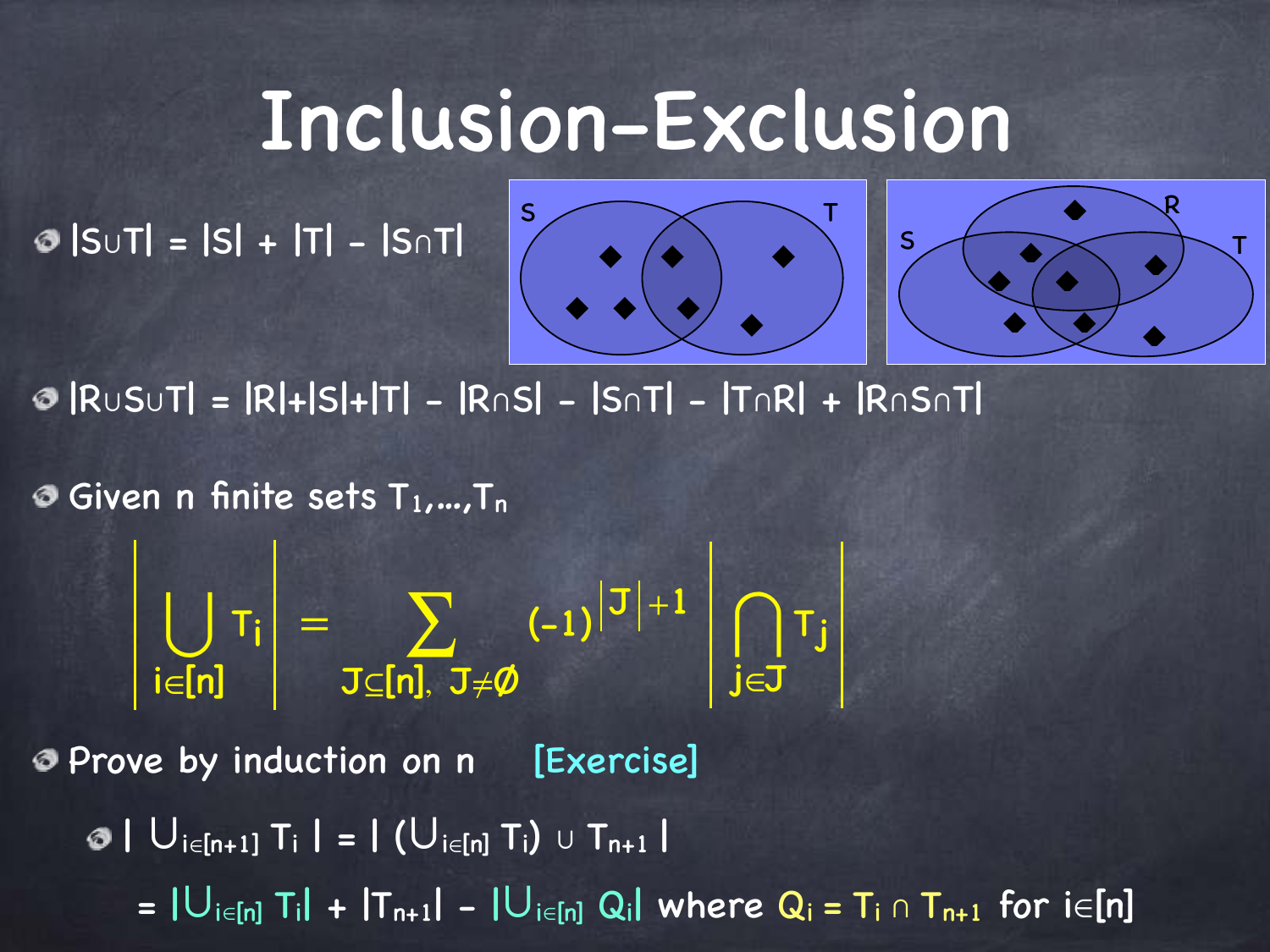## Onto Functions

How many onto functions from A to B? Say A=[k], B=[n]. Let's call it N(k,n) nk - C(n,1) (n-1)k + C(n,2) (n-2)k - … Claim: **N(k,n) = Σi=0 to n (-1)i C(n,i) (n-i)<sup>k</sup>**  $\bullet$  Non-onto functions:  $\bigcup_{i\in[n]}T_i$  where  $T_i = \{ f:A \rightarrow B | i \notin Im(f) \}$ Inclusion-exclusion to count |∪i∈[n] Ti<sup>|</sup> | ∩<sub>j∈J</sub> T<sub>j</sub> | = (n-t)<sup>k</sup> where t=|J| | U<sub>i∈[n]</sub> T<sub>i</sub> | = Σ<sub>J⊆[n],J≠Ø (-1)<sup>|J|+1</sup> | ∩<sub>j∈J</sub> Tj|</sub>  $\mathcal{F} \in T_{i_1} \cap ... \cap T_{i_t} \leftrightarrow \text{Im}(f) \subseteq [n] - \{i_1,...,i_t\}$  $|T_{i_1} \cap ... \cap T_{i_t}| = (n-t)^k$ Number of J⊆[n] s.t. |J|=t is C(n,t)  $\odot$  | U<sub>i∈[n]</sub> T<sub>i</sub>| =  $\Sigma$ <sub>t∈[n]</sub> (-1)<sup>t+1</sup> C(n, t) (n-t)<sup>k</sup>  $\textcircled{ }N(k,n) = n^k - \sum_{t \in [n]} (-1)^{t+1} C(n,t)$  (n-t)<sup>k</sup> = Σ<sub>t=0 to n</sub> (-1)<sup>t</sup> C(n,t) (n-t)<sup>k</sup> Labelled bins Function Multiset Unlabelled bins Set Partition | Integer Partition

Labelled balls Unlabelled balls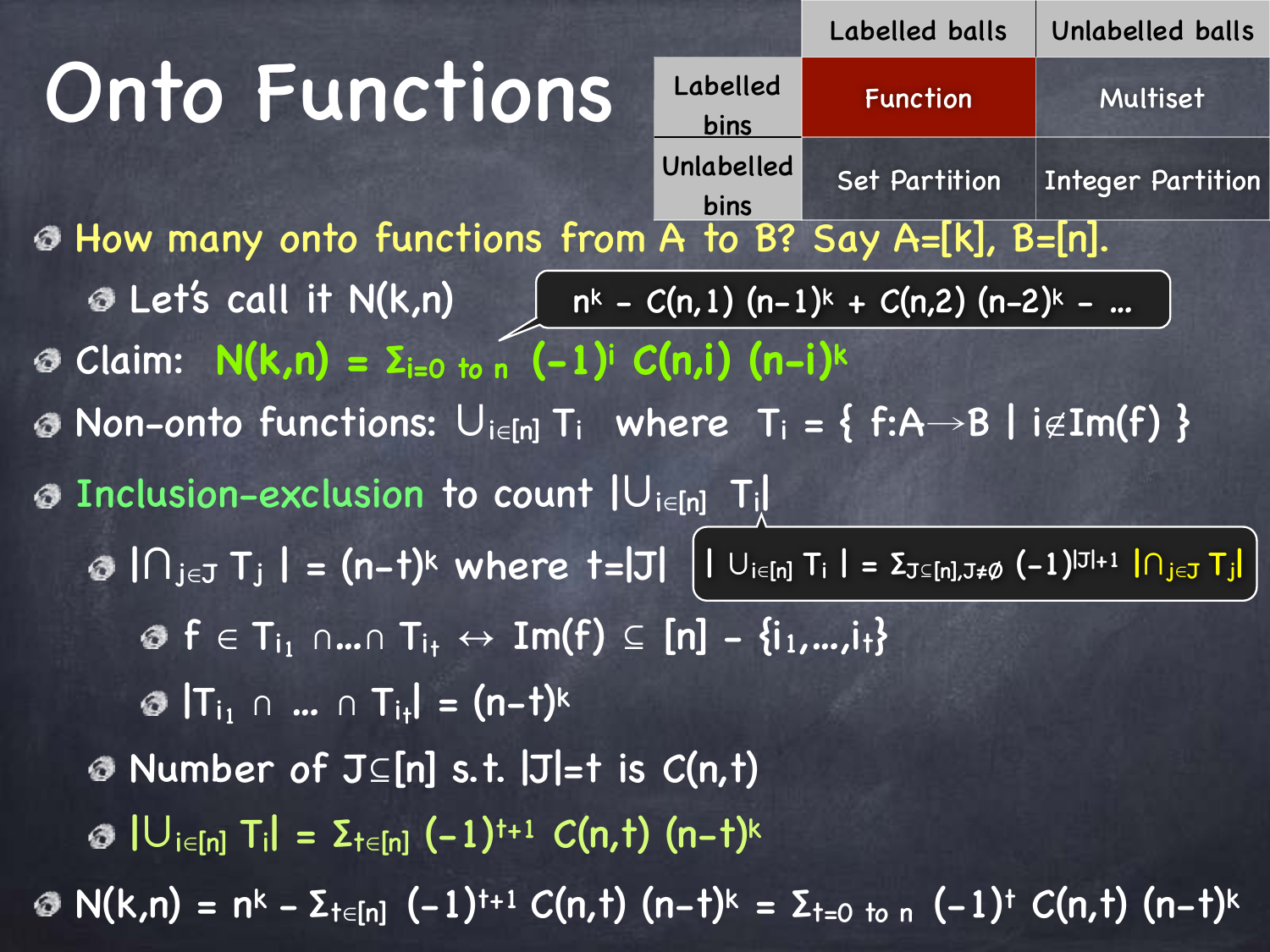

|                         | Labelled balls |                            |                                    | Unlabelled balls     |
|-------------------------|----------------|----------------------------|------------------------------------|----------------------|
| Labelled<br><b>bins</b> | Function       | all<br>$1 - 1 - 1$<br>onto | n <sup>k</sup><br>P(n,k)<br>N(k,n) | Multiset             |
| Unlabelled Set<br>bins  | Partition      |                            |                                    | Integer<br>Partition |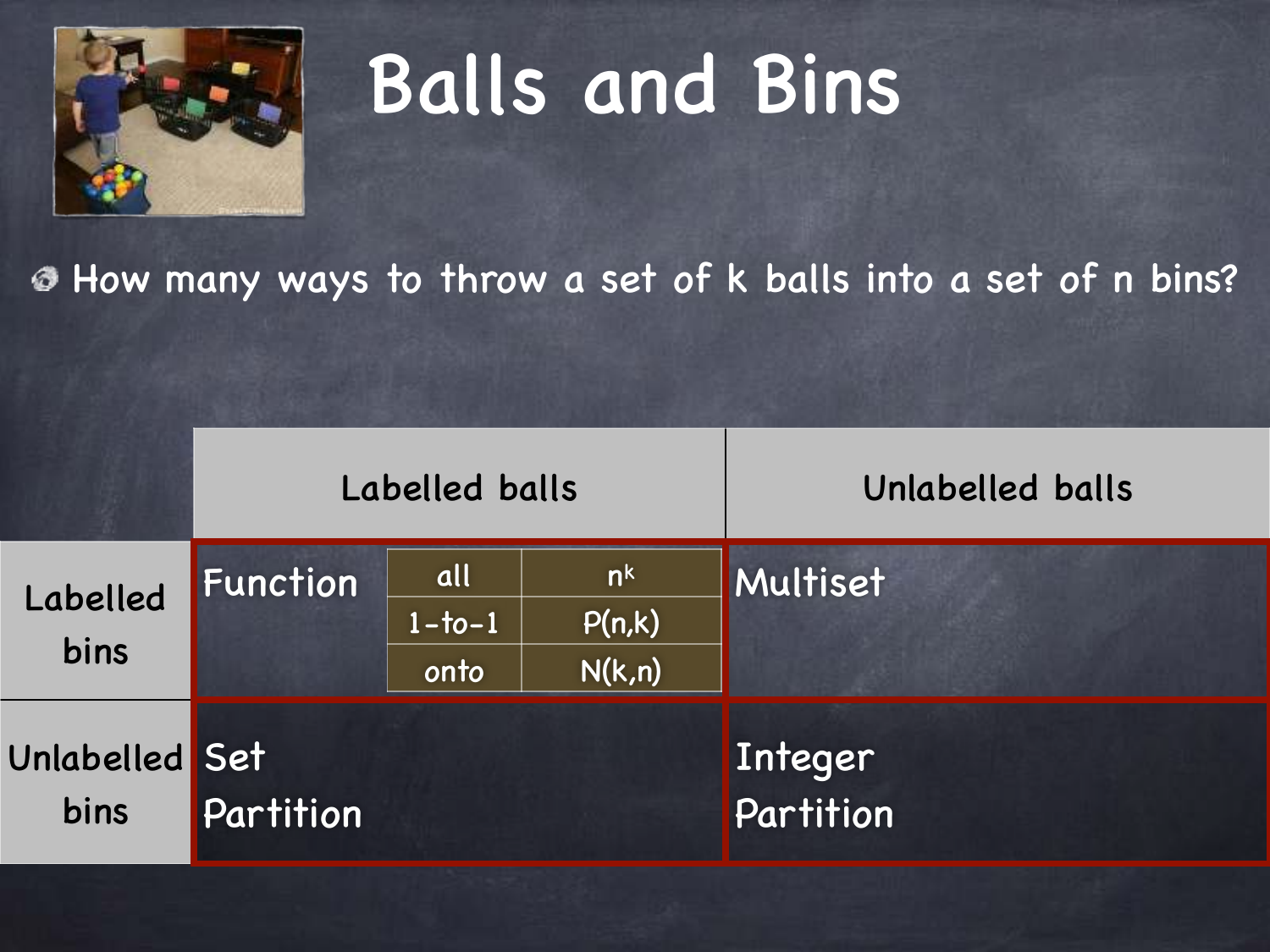

Throwing k unlabelled balls into n distinguishable bins is the same as assigning integers (number of balls) to each bin But the total number of balls is fixed to k A multi-set (a.k.a "bag") is like a set, but allows an element in it to occur one or more times Only multiplicity, not order, matters: e.g., [a,a,b] = [a,b,a]  $\circled$  Formally, specified as a multiplicity function:  $\mu : B \rightarrow \mathbb{N}$ e.g.,  $\mu(a)=2$ ,  $\mu(b)=1$ ,  $\mu(x) = 0$  for other x. Size of a multi-set: sum of multiplicities:  $\Sigma_{x\in B}$   $\mu(x)$ Throwing: Making a multi-set of size k, with elements coming from a ground-set of n elements (the n bins)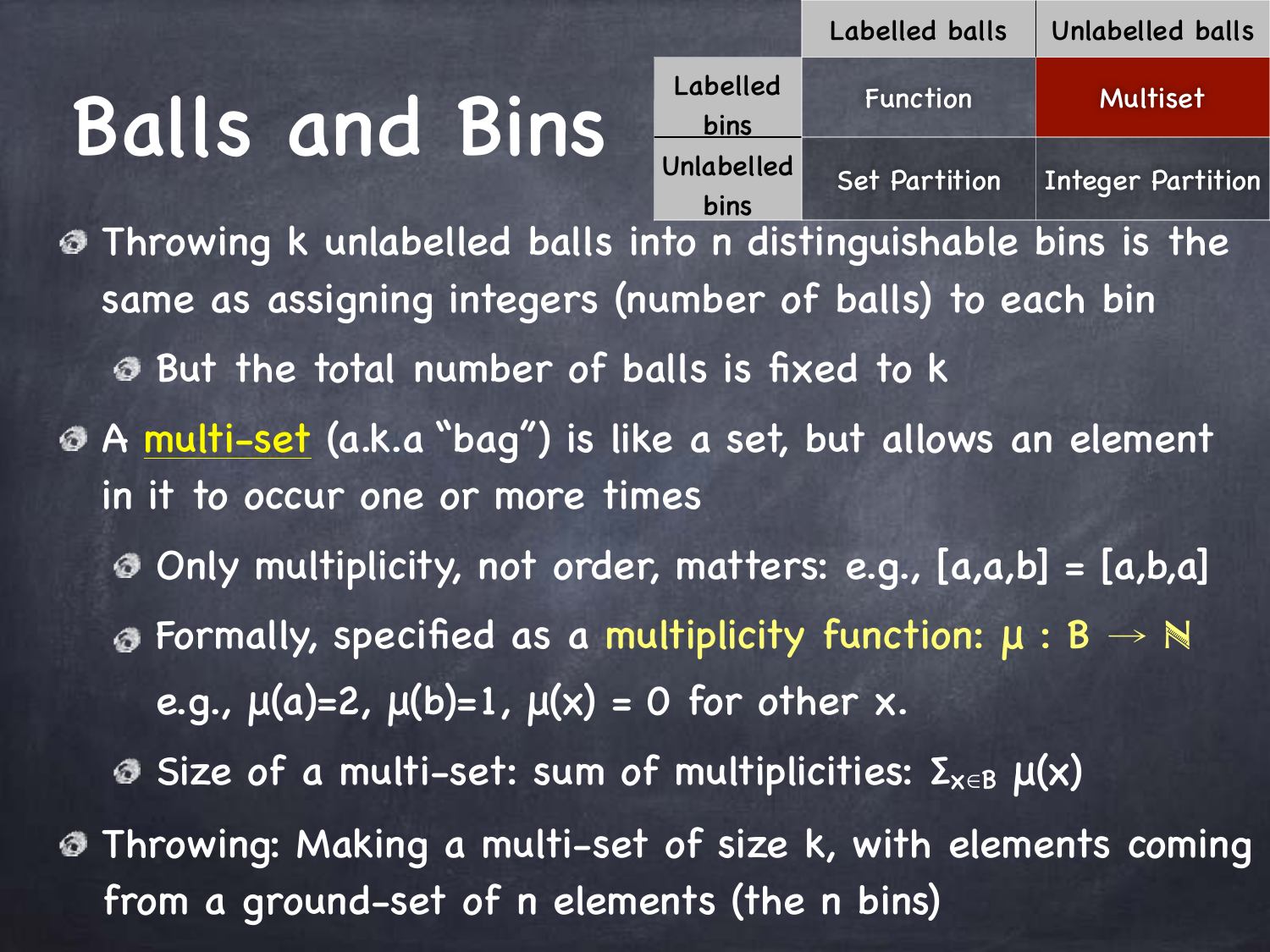#### Examples

|            | Labelled balls       | Unlabelled balls         |  |
|------------|----------------------|--------------------------|--|
| Labelled   | Function             | Multiset                 |  |
| bins       |                      |                          |  |
| Unlabelled | <b>Set Partition</b> | <b>Integer Partition</b> |  |
| bins       |                      |                          |  |

Making a multi-set of size k, with elements coming from a ground-set of n elements

- Place orders for k books from a catalog of n books (may order multiple copies of the same book)
- Fill a pencil box that can hold k pencils, using n types of pencils
- Distribute k candies to n kids (kids are distinguishable, candies are not)
- **■** Solve the equation  $x_1 + ... + x_n = k$  with  $x_i \in \mathbb{N}$ Ground-set of size n,  $\{a_1,...,a_n\}$ .  $\mu(a_i)=x_i$ . Can think of  $x_1,...,x_n$  as the bins, and each ball as a 1 ◎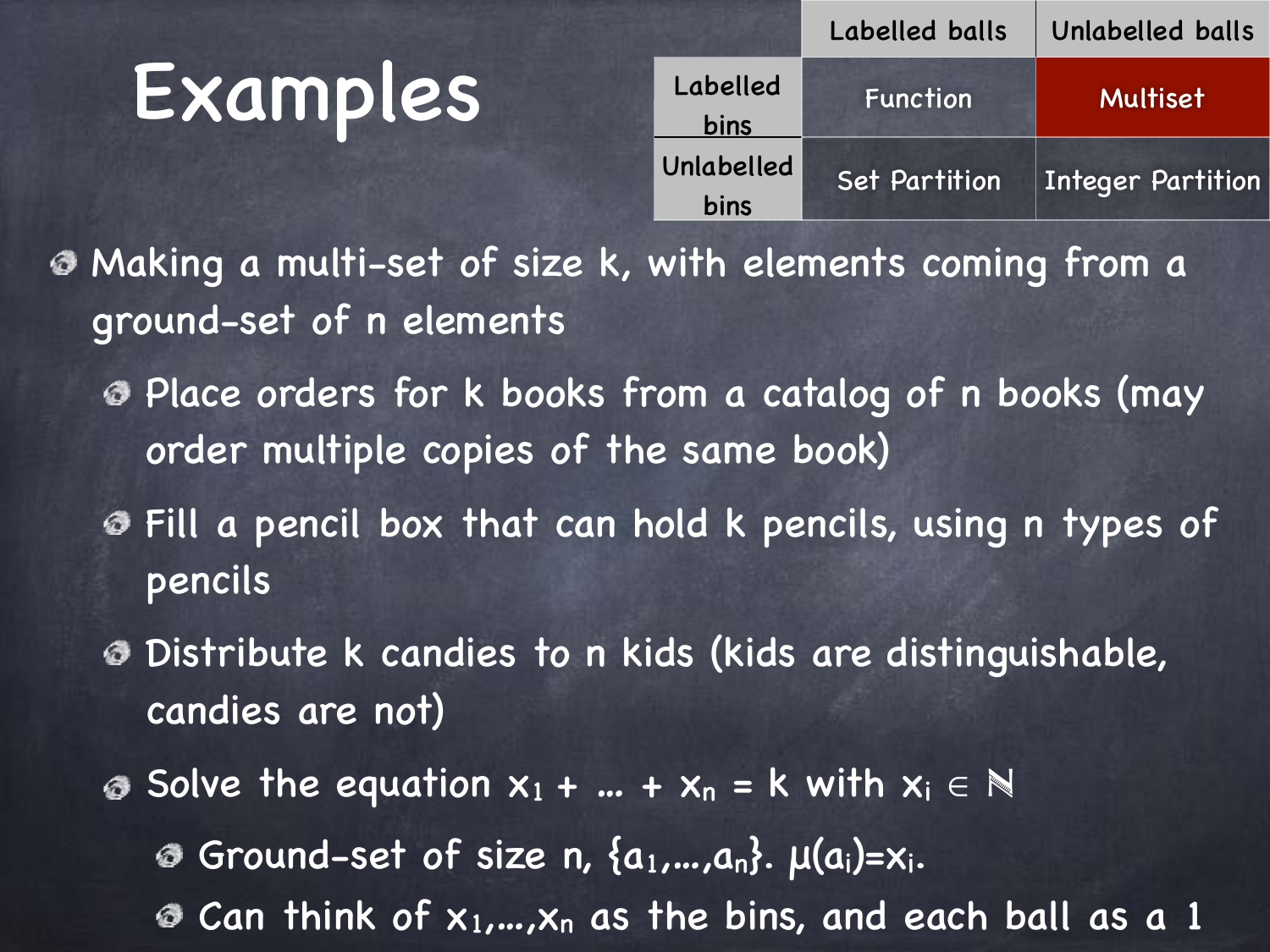# Stars and Bars

|                    | Labelled balls       | Unlabelled balls         |
|--------------------|----------------------|--------------------------|
| Labelled<br>bins   | <b>Function</b>      | <b>Multiset</b>          |
| Unlabelled<br>bins | <b>Set Partition</b> | <b>Integer Partition</b> |

How many ways can I throw k (indistinguishable) balls into n (distinguishable) bins?

Each such combination can be represented using n-1 "bars" interspersed with k "stars"

e.g., 3 bins, 7 balls: ★ ★ ★ ▎★ ★ ★ ▎★

Or, ▎ ▎★ ★ ★ ★ ★ ★ ★ (first two bins are empty)

Number of such combinations = ?

(n-1)+k places. Choose n-1 places for bars, rest get stars

 $\odot$  C ( n+k-1, k) ways

$$
\star \parallel \star \star \star \parallel \star \star \star
$$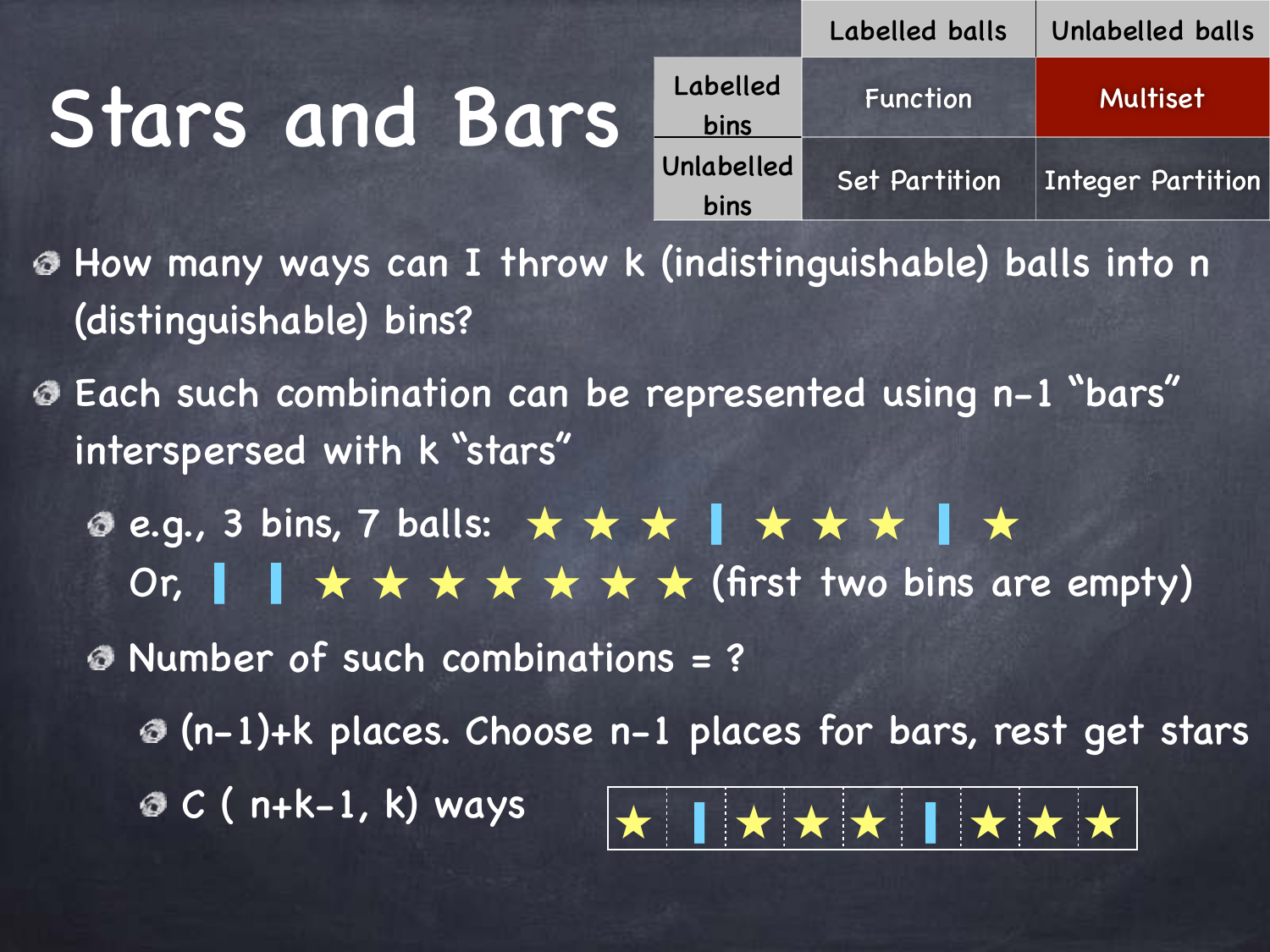#### Example

|                    | Labelled balls                  | Unlabelled balls         |
|--------------------|---------------------------------|--------------------------|
| Labelled<br>bins   | Function                        | Multiset                 |
| Unlabelled<br>bins | <b>Set Partition</b>            | <b>Integer Partition</b> |
|                    | e for the equation $x+y+z=11$ , |                          |

**E** How many solutions are there with  $x,y,z \in \mathbb{Z}^2$ ?

3 bins, 11 balls: But no bin should be empty! First, throw one ball into each bin ◎ Now, how many ways to throw the remaining balls into 3 bins? 3 bins, 8 balls **◎ 2 bars and 8 stars: e.g., ★ | | ★ ★ ★ ★ ★ ★ ★ ★** 

 $C(10,2)$  solutions

 $\bullet$  e.g., above distribution corresponds to x=2, y=1, z=8 Same as k-n balls, n bins without the no-bin-empty restriction ◎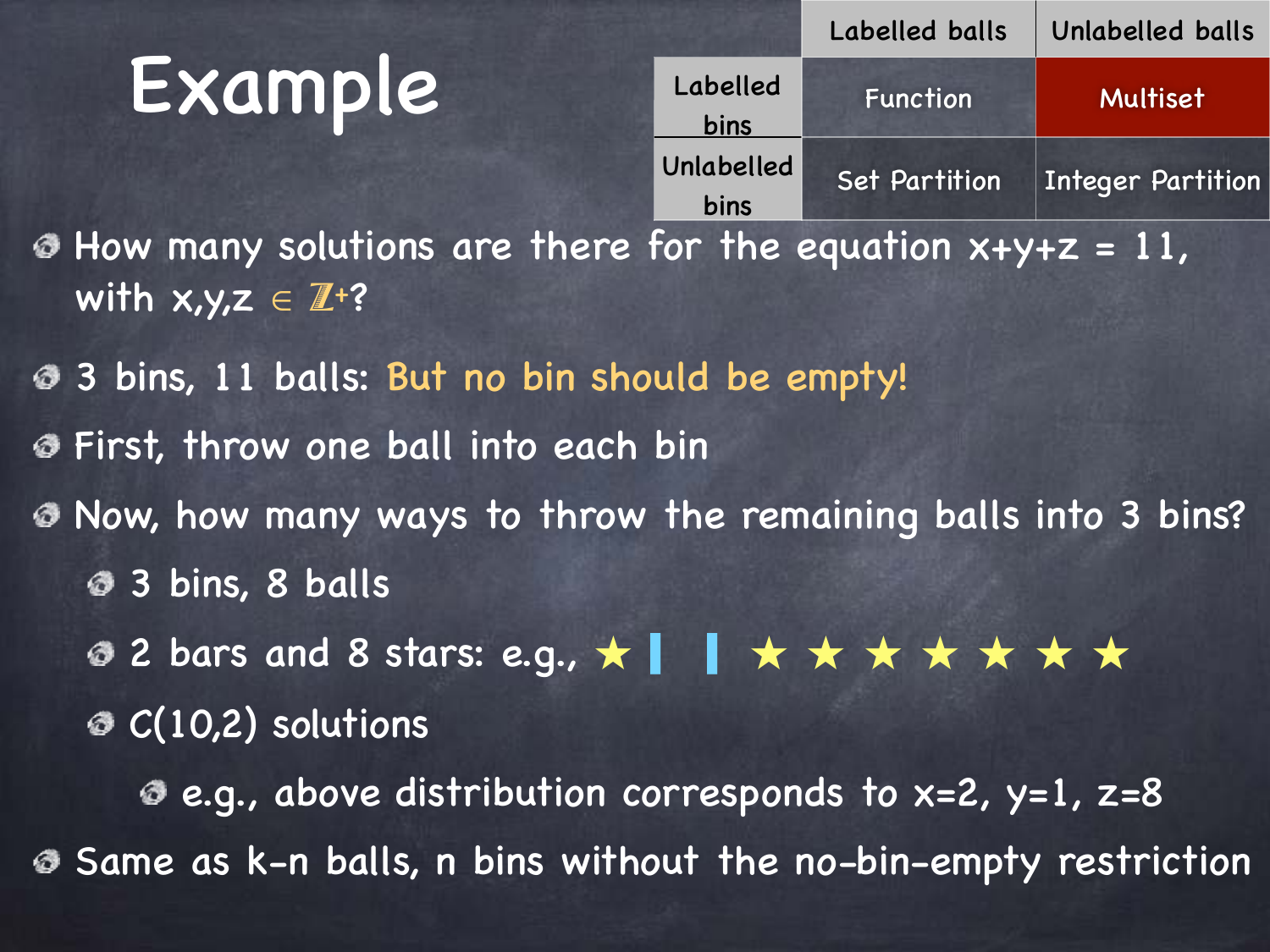#### Variants

|                    | Labelled balls       | Unlabelled balls         |
|--------------------|----------------------|--------------------------|
| Labelled<br>bins   | Function             | Multiset                 |
| Unlabelled<br>bins | <b>Set Partition</b> | <b>Integer Partition</b> |

Unrestricted use of bins Multi-set of size k, ground-set of size n Stars and Bars: C(n+k-1,n-1) No bin empty Multiset of size k, with every multiplicity ≥ 1 Multiset of size k-n (with multiplicities ≥ 0)  $\odot$  C(k-1,n-1) At most one ball in each bin Set of size k  $\otimes$  C(n,k)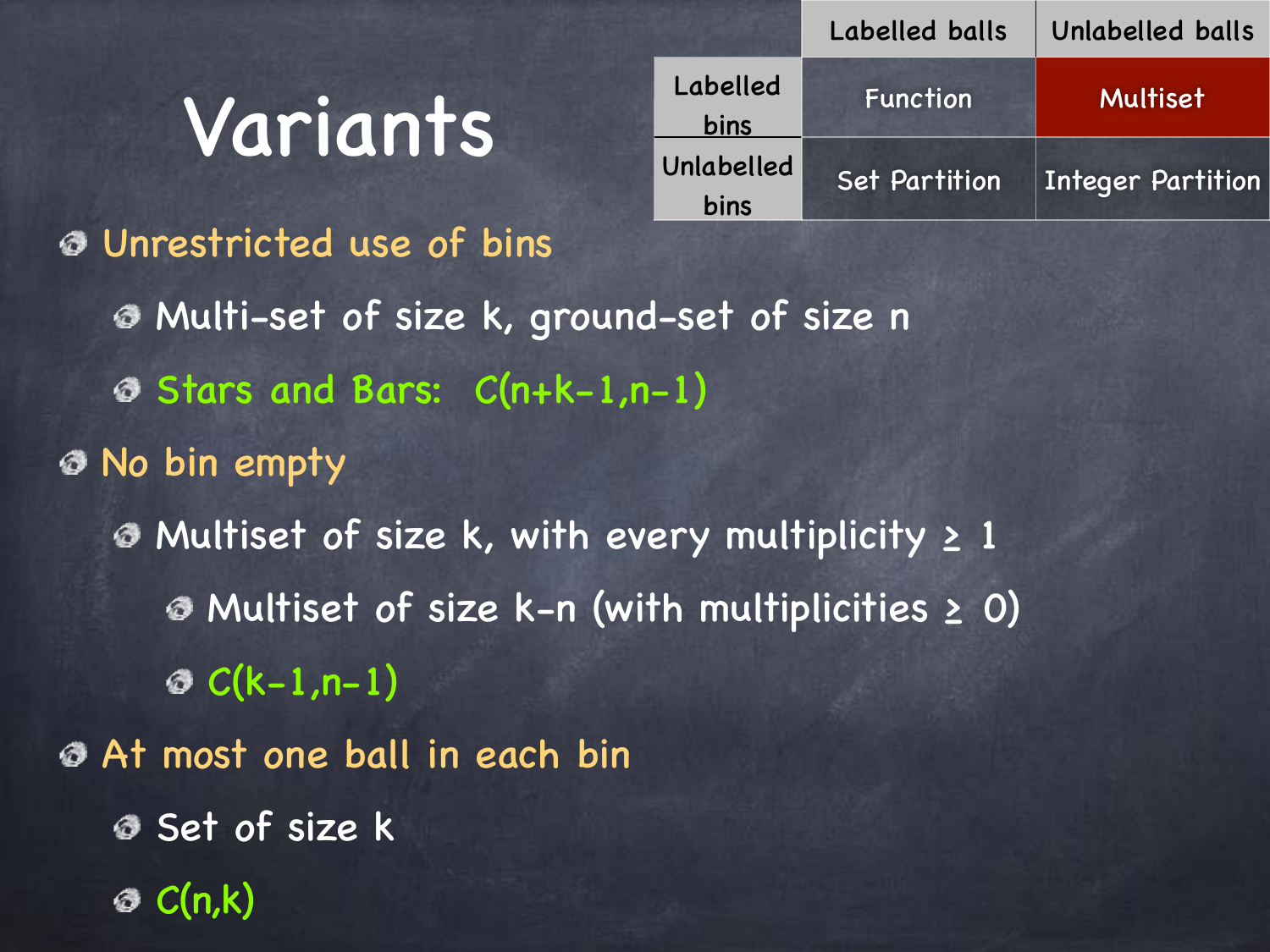

|                        |                 | Labelled balls          |                                    | Unlabelled balls     |                            |                                         |
|------------------------|-----------------|-------------------------|------------------------------------|----------------------|----------------------------|-----------------------------------------|
| Labelled<br>bins       | <b>Function</b> | all<br>$1-to-1$<br>onto | n <sup>k</sup><br>P(n,k)<br>N(k,n) | Multiset             | all<br>$1 - 1 - 1$<br>onto | $C(n+k-1,k)$<br>C(n,k)<br>$C(k-1, n-1)$ |
| Unlabelled Set<br>bins | Partition       |                         |                                    | Integer<br>Partition |                            |                                         |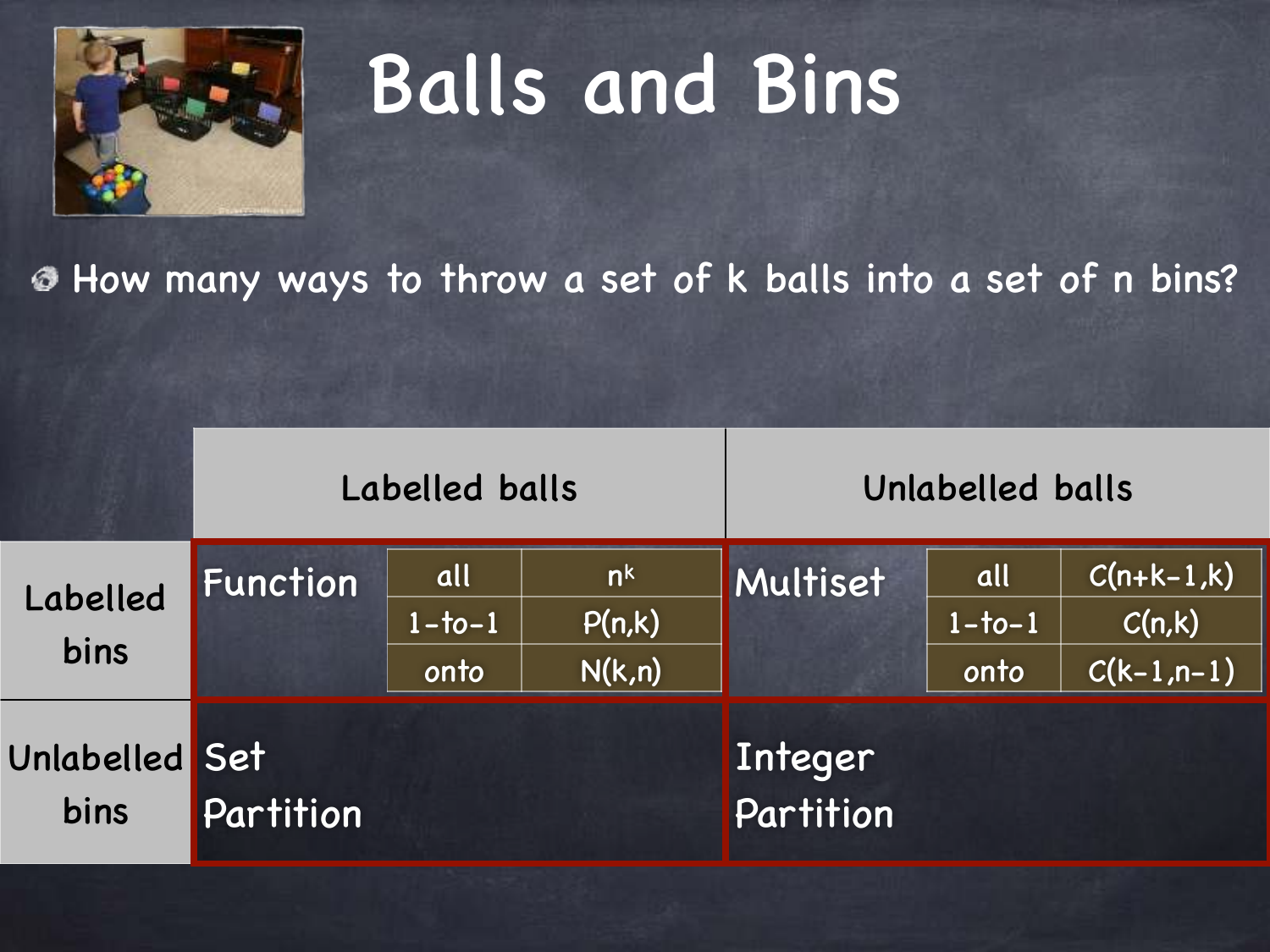|                    | Labelled balls       | Unlabelled balls      |
|--------------------|----------------------|-----------------------|
| Labelled<br>bins   | Function             | Multiset <sup>'</sup> |
| Unlabelled<br>bins | <b>Set Partition</b> | Integer Partition     |

(Labelled) elements of the set A are partitioned into (unlabelled) bins

**©** Recall:  $\{P_1,...,P_d\}$  is a partition of A if A =  $P_1 \cup ... \cup P_d$ , for all distinct i,j,  $P_i \cap P_j = \emptyset$ , and no part  $P_i$  is empty

How many partitions does a set A of k elements have?

**S(k,n): #ways A can be partitioned into exactly n parts** 

This corresponds to the "no bin empty" variant

- **Ø #ways A can be partitione<del>d ist</del>e at most** n parts: Σ<sub>m∈[n]</sub> S(k,m)
- Total number of partitions,  $B_k = \sum_{m \in [k]} S(k,m)$ Bell number

Stirling number of the 2nd kind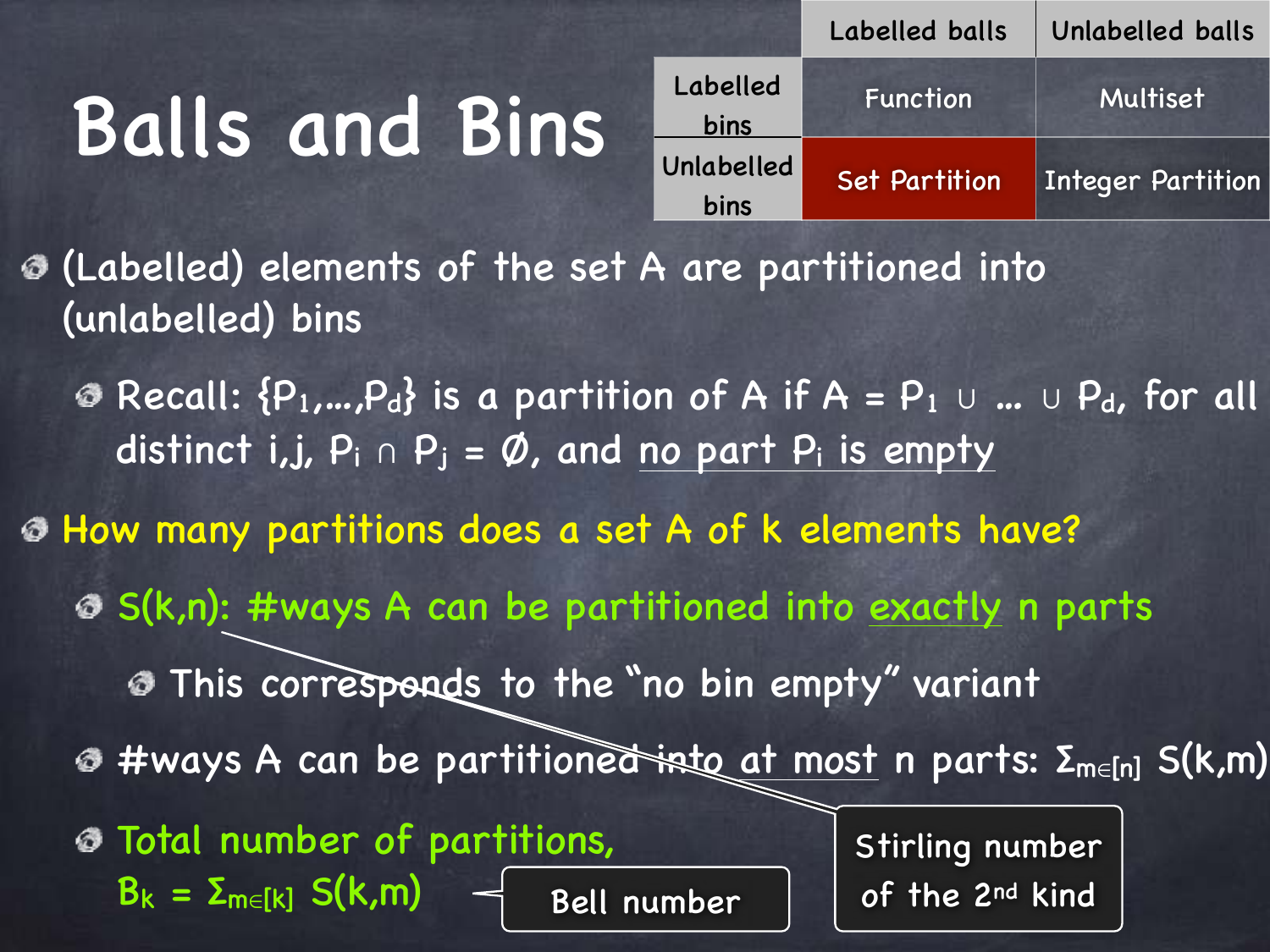# How many Partitions?

|                    | Labelled balls       | Unlabelled balls         |
|--------------------|----------------------|--------------------------|
| Labelled<br>bins   | Function             | Multiset                 |
| Unlabelled<br>bins | <b>Set Partition</b> | <b>Integer Partition</b> |

S(k,n): #ways A can be partitioned into exactly n parts Suppose we labeled the parts as 1,…,n Such a partition is simply an onto function from A to [n] N(k,n) ways

But in a partition, the parts are not labelled. With labelling, each partition was counted n! times.

 $\otimes$  S(k,n) = N(k,n) / n!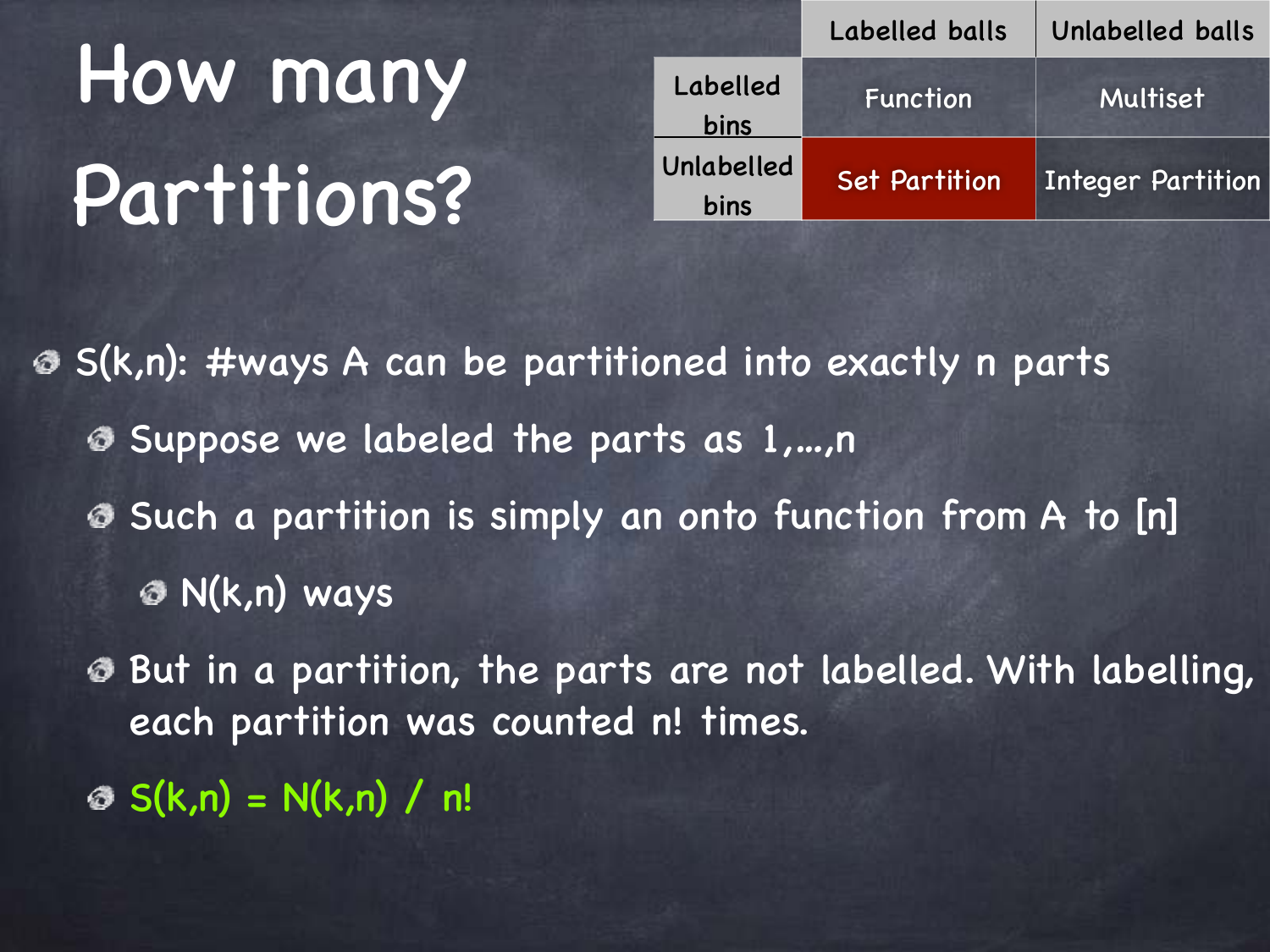

|                        |           | Labelled balls             |                                                              | Unlabelled balls     |                            |                                         |
|------------------------|-----------|----------------------------|--------------------------------------------------------------|----------------------|----------------------------|-----------------------------------------|
| Labelled<br>bins       | Function  | all<br>$1-to-1$<br>onto    | n <sup>k</sup><br>P(n,k)<br>N(k,n)                           | Multiset             | all<br>$1 - 1 - 1$<br>onto | $C(n+k-1,k)$<br>C(n,k)<br>$C(k-1, n-1)$ |
| Unlabelled Set<br>bins | Partition | all<br>$1 - 1 - 1$<br>onto | $\overline{\Sigma_{\sf m\in[n]}}$ S(k,m)<br>0 or 1<br>S(k,n) | Integer<br>Partition |                            |                                         |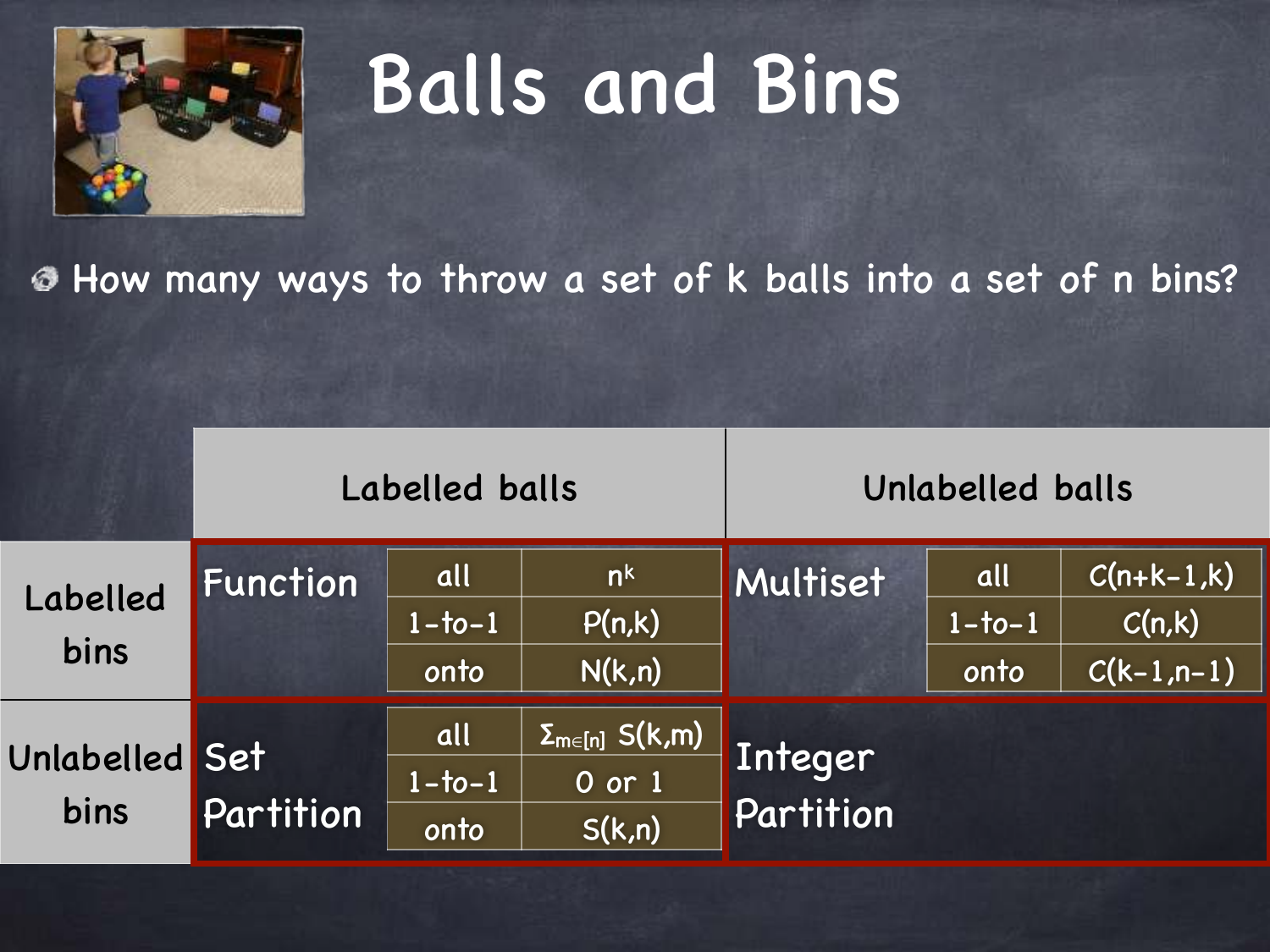|            | Labelled balls       | Unlabelled balls         |  |
|------------|----------------------|--------------------------|--|
| Labelled   | <b>Function</b>      | Multiset                 |  |
| bins       |                      |                          |  |
| Unlabelled | <b>Set Partition</b> | <b>Integer Partition</b> |  |
| bins       |                      |                          |  |

Writing k as the sum of n non-negative integers  $\odot$  **Integer solutions to x<sub>1</sub> + ... + x<sub>n</sub> = k, s.t. 0**  $\leq$  **x<sub>1</sub>**  $\leq$  **...**  $\leq$  **x<sub>n</sub>**  $\odot$  "No bin empty" variant:  $x_i$  are positive integers  $\odot$  Number of such solutions called the partition number  $p_n(k)$  $\odot$  Number of solutions for the unrestricted variant:  $p_n(k+n)$  $\bullet x_1 + ... + x_n = k \text{ s.t. } 0 \leq x_1 \leq ... \leq x_n$  $\leftrightarrow$  y<sub>1</sub> + ... + y<sub>n</sub> = k+n s.t. 1  $\le$  y<sub>1</sub>  $\le$  ...  $\le$  y<sub>n</sub> where y<sub>i</sub> = x<sub>i</sub>+1 "At most one ball in a bin" variant: 1 if n≥k, 0 otherwise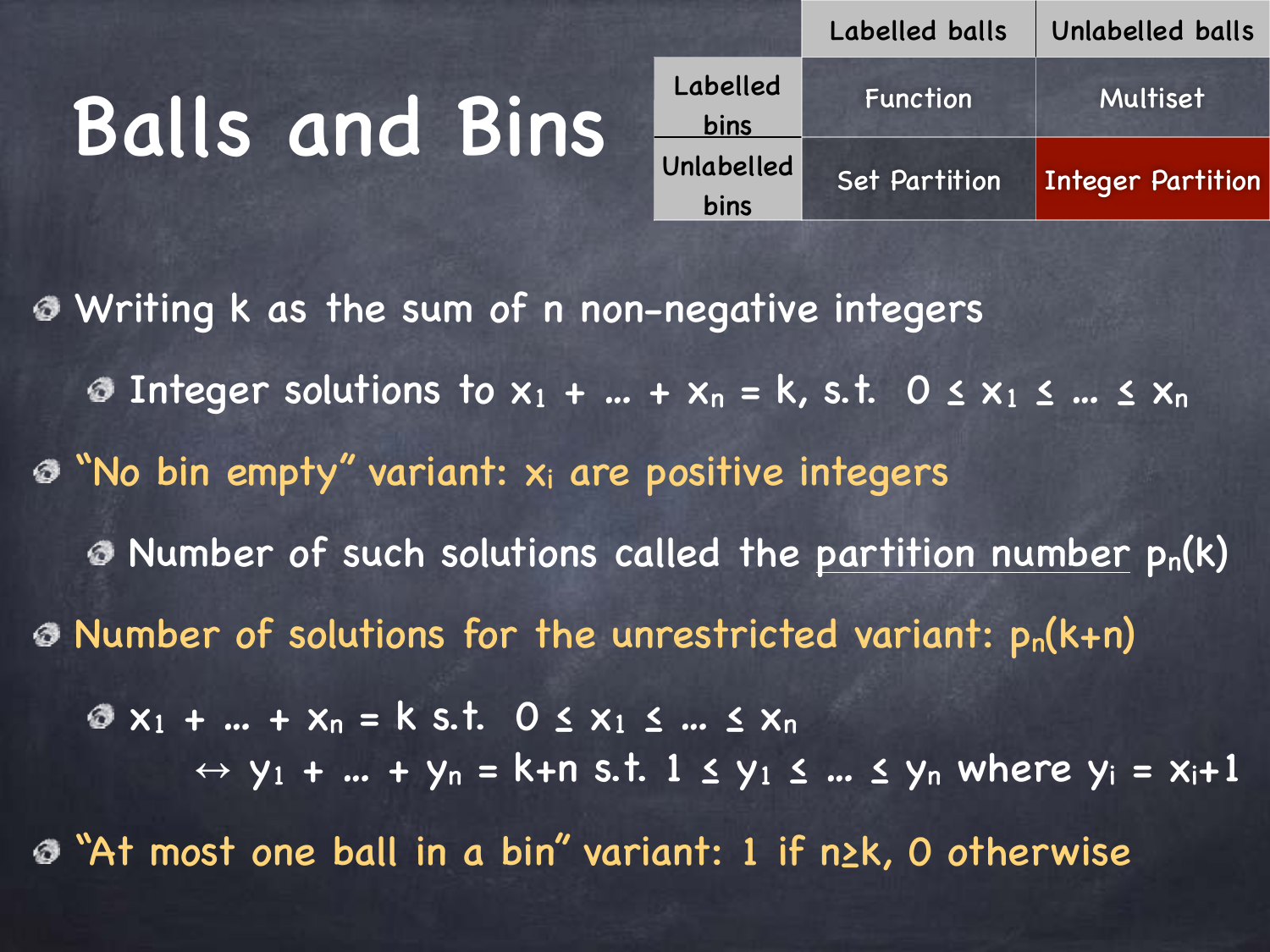$\mathcal{D}_{p_n}(k) = \left| \left\{ (x_1,...,x_n) \mid x_1+...+x_n=k, 1 \le x_1 \le ... \le x_n \right\} \right|$  $\Phi$   $p_0(0) = 1$ , if k>0  $p_0(k) = 0$ , and if k<n  $p_n(k) = 0$  $p_n(k) = p_n(k-n) + p_{n-1}(k-1)$  $\bigcirc$  | {  $(x_1,...,x_n)$  |  $x_1+...+x_n=k$  $1 \leq x_1 \leq ... \leq x_n$  }  $+$  | {  $(x_1,...,x_n)$  |  $x_1+...+x_n=k$ ,  $1 = x_1 \leq ... \leq x_n$ Labelled balls Unlabelled balls Labelled bins Function Multiset Unlabelled bins Set Partition | Integer Partition Partition Number 0 1 2 3 4 5 6 7 8 0 1 0 0 0 0 0 0 0 0 0 0 0 1 0 1 1 1 1 1 1 1 1  $2 0 0 1 1 1 2 2 3 3 4$ 3 0 0 0 1 1 2 3 4 5 4 0 0 0 0 0  $\sim$  1 1 2 3 5 5 0 0 0 0 0 0 0 1 1 2 3 6 0 0 0 0 0 0 0 0 0 0 1 1 1 2 7 0 0 0 0 0 0 0 0 0 0 1 1 k n

8 0 0 0 0 0 0 0 0 0 0 0 0 1